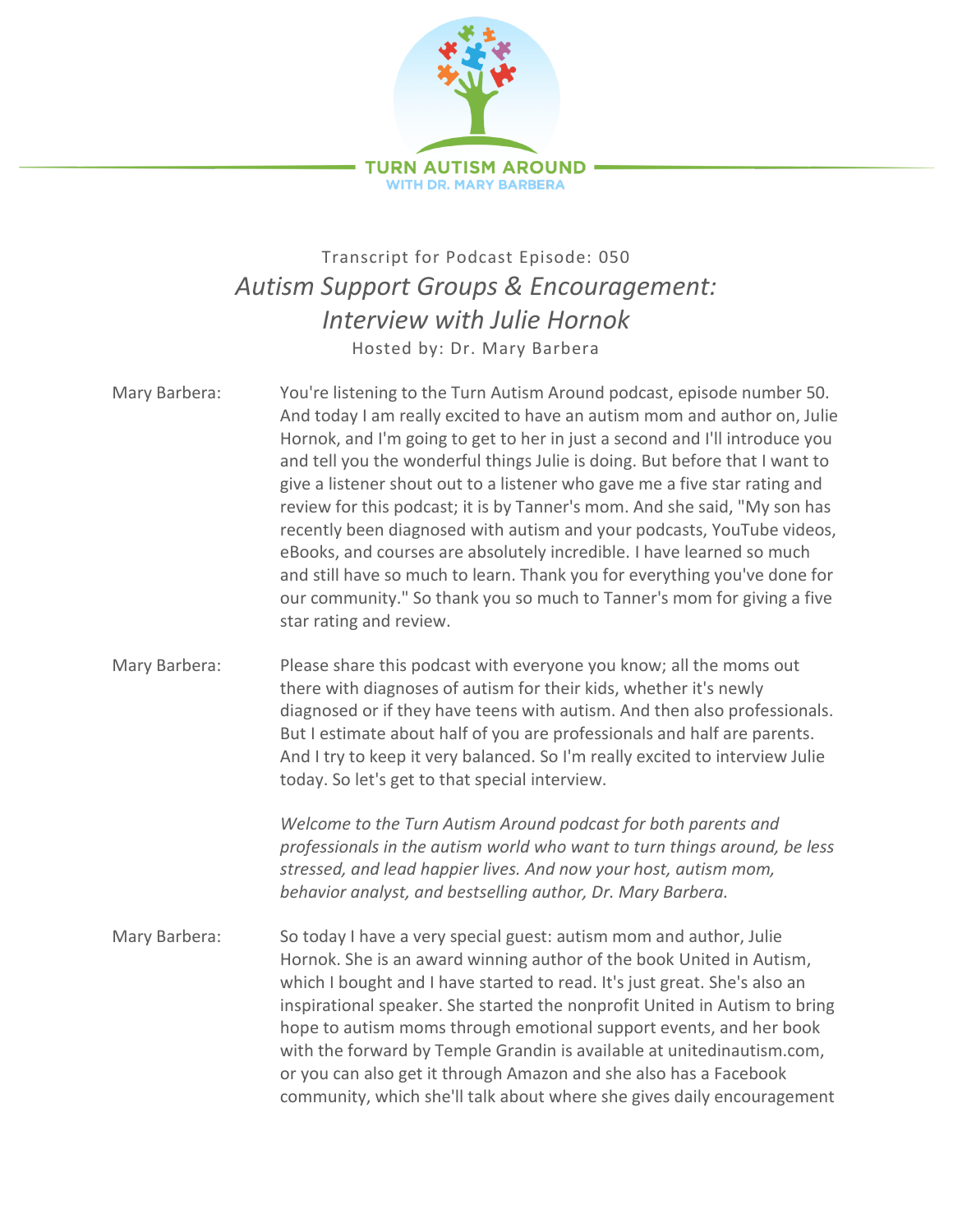and interviews from inspiring autism parents and experts from around the world. So welcome Julie. So happy to have you here.

Julie Hornok: Thank you. Thrilled to be here.

Mary Barbera: Yeah, it's really nice to meet you. I just recently became aware of your work. So we usually start with describing your fall into the autism world. So if you want to help us see when that was and how that all came to be...

- Julie Hornok: So my daughter is now 16, so this was years ago, but she was having some issues around nine months. She was where she just stopped being engaged with our family. So she used to kind of crawl around and chase her brother and you know, they would laugh and laugh. So she was engaged kind of in our world. And I remember just little things like, you know, you always look back and you're trying to figure out what am I missing? And she would drop the keys and then look at us to pick it up.
- Julie Hornok: So then somewhere around that time she just kind of started to go inside herself and it was over... It was slow over a course of time, but she, I noticed she started lining up her food and she had some good babbling that was going towards language and that kind of backed off and turned into jibberish. And so then we started, I thought, okay, well because of the language not coming, let's, we started ECI early childhood and we just started speech, and then we noticed she had all these sensory issues starting to happen.
- Julie Hornok: So she was flapping her arms all day long, walking on her tip toes, just in general seem to be sensory seeking, like slamming her body into things constantly in. So we started to work on occupational therapy too, but autism still wasn't on my radar. I didn't know anything about it really. I don't have any experience before this in the special needs world. And so I started along with that, ECI and it, we didn't have tons of progress really, but we had some just little bits, you know. And then my ECI coordinator said, I want you to come and socialize her with a group of kids. But she actually had another thing in mind. And so we got there and I of course wanted my daughter to be more social. She was always running away from us and never really with us. And so she, I dropped her off, and then she had me go into a group with the moms just to kind of talk.

Julie Hornok: Well it was like in a circle, like classic circle where you sit there and you know, like support group. And as we went around and introduced ourselves, every single one of the parents had a child with autism. And I just started bawling. And it was like, at that point ECI wasn't allowed to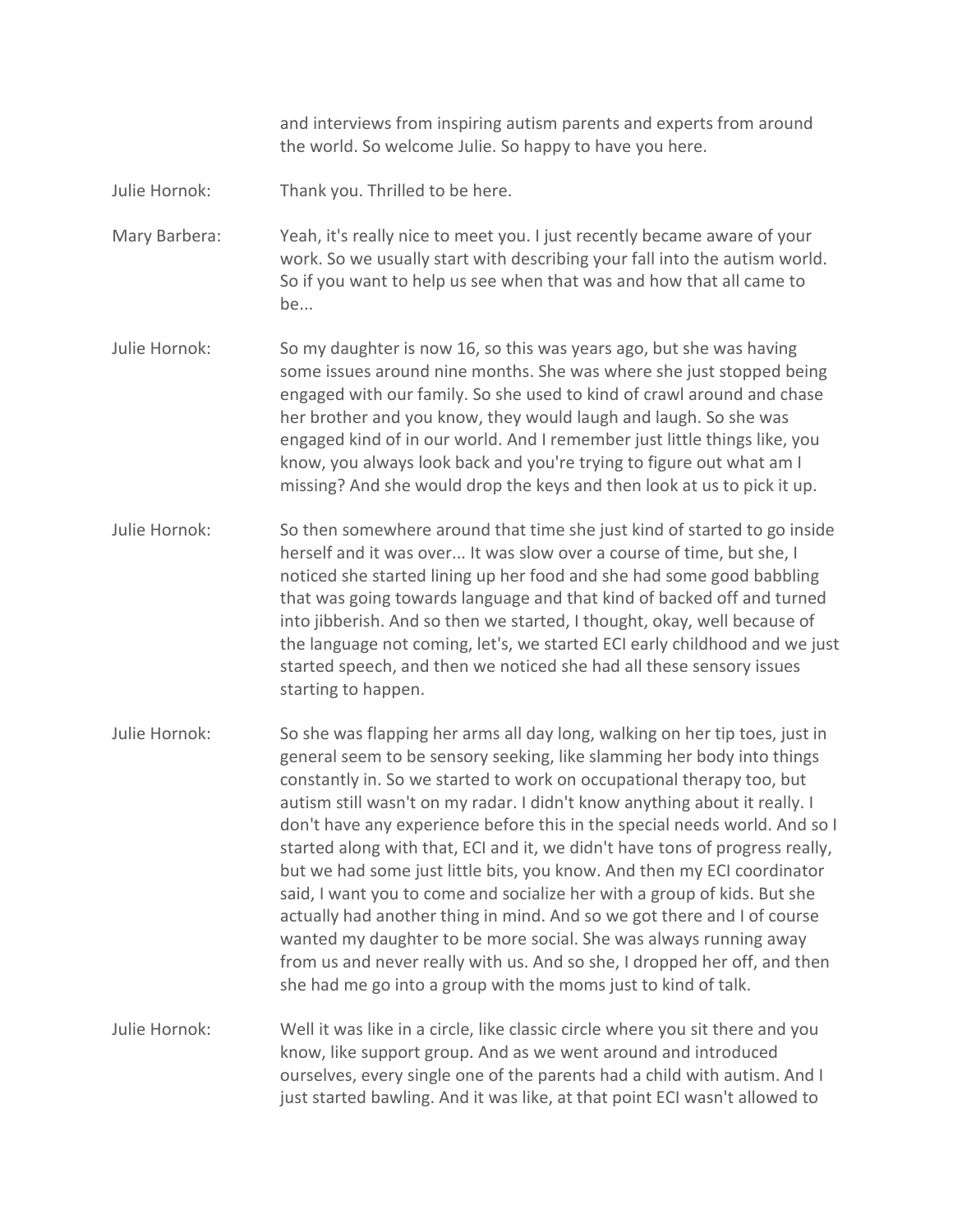mention the word unless we had mentioned it. And so I was like, oh my gosh, see she thinks my kid has autism. Like I wasn't ready for that. I was still thinking communication problems, you know.

Mary Barbera: And how old was your daughter at that point?

Julie Hornok: So she was just almost two years old and we had started ECI at 18 months. And so anyway, I went home, I was really angry with her because she had put me in this situation, but at the same time I get it, you know, she really was helping me and I appreciate it now. I just didn't appreciate it in the moment. And so the next day I'm like, I will see you tomorrow and we'll talk, you know? And so that was when she was like, yes, I think you need to look into it. I think you need to find someone.

- Julie Hornok: And we went and tried to do a developmental pediatrician, but you know, there's always those long wait lists. And so I had a situation of where the only person on my insurance that I could get into was six month wait list. And I was of course like, oh my gosh, my kid has a problem. I felt probably like every parent feels like they have a problem, I want to get on it. Like I'm action-oriented, I'm a fixer, you know? And so I had this beautiful friend who had heard about it and she, her son was already diagnosed, and she had a developmental pediatrician appointment for the next week and she called and begged the developmental pediatrician to give the appointment to me.
- Mary Barbera: Wow. So it was a follow-up appointment.
- Julie Hornok: It was like, yes. Which I mean, you know, those are very valuable and her kindness and gift to me, you know, that was one of the first times when I'm like, I was so moved because that was giving up a lot and it really did change the course of us getting right in. And you know, we went into that developmental pediatrician, walked out with a diagnosis and basically get her in ABA right now. You know, this is not like a maybe situation. She was diagnosed with moderate autism.
- Julie Hornok: She, you know, they said basically she doesn't know the difference between you and the chair. She treats you just like an object. And at that point she had like kind of gone downhill anyways, she had some selfinterest behavior. She was real frustrated all the time. You know, it had gotten worse between the 18 months in the two years. So that was kind of the beginning.
- Mary Barbera: That's what happens is, is it does get worse because well-meaning people like occupational therapists and speech therapists and teachers and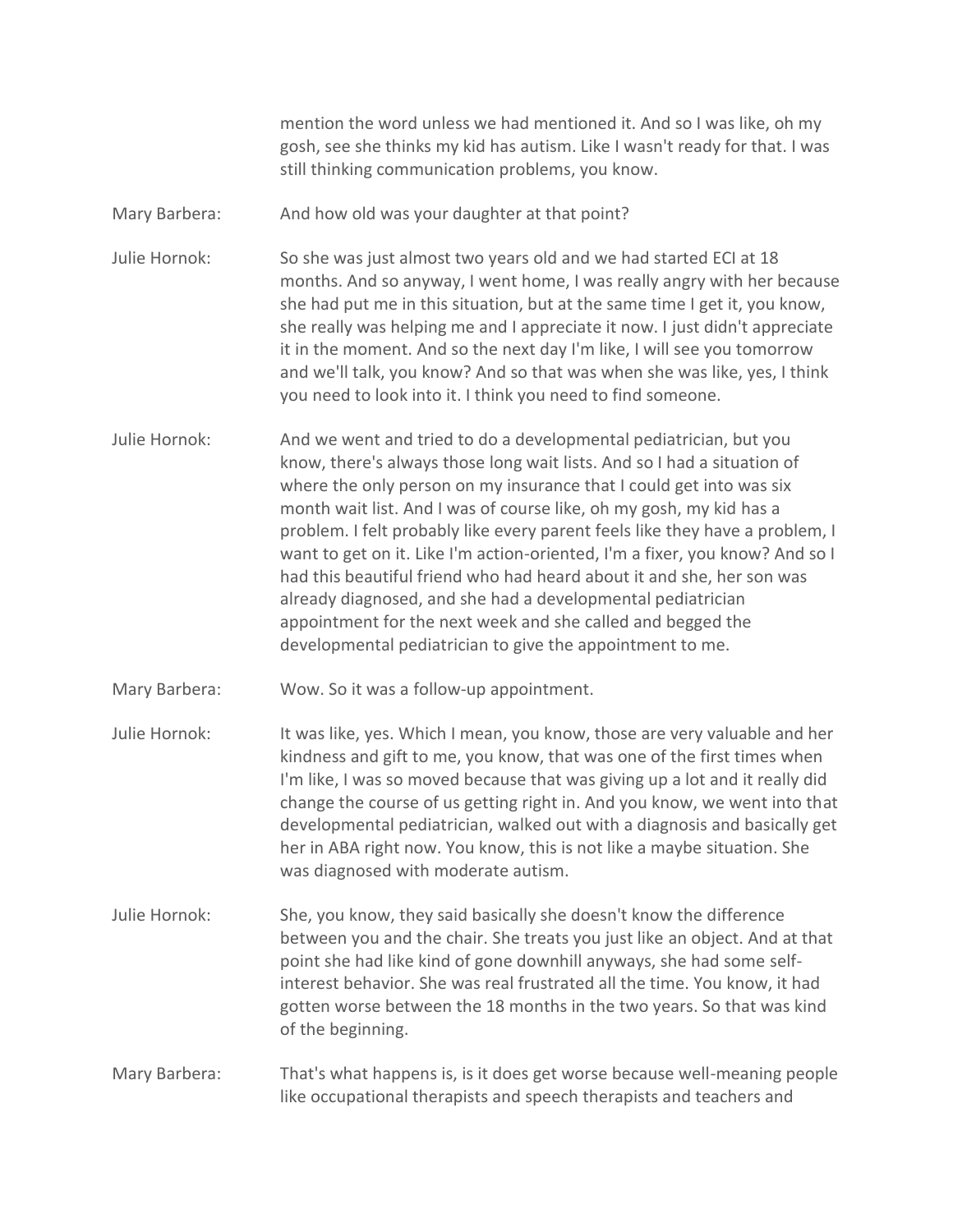daycare providers are just trying what's worked for the other kids. And you know, without language, without an understanding of how to help your child, it tends to look worse instead of better over time.

- Julie Hornok: Well, and she didn't know how to learn. Like she didn't understand that if she gave something, she got something and that was what she learn from ABA. And that was what helped her be able to gain skills and then also to gain language. You know, the same speech things they were doing before, but when they added in the ABA mindset, it changed her ability to react to it.
- Mary Barbera: Reinforcement, you know, there's something in it for them and they don't even know that. And it's just the basics of pairing and reinforcement, which is so much in line with what I do and, you know, hopefully what, what people are experiencing if they do get ABA. But, you know, ABA varies from place to place. So you're in Texas now, were you in Texas at that point?
- Julie Hornok: Yeah. We actually, yeah, we moved around in Texas a little bit for her schooling because the district we're in is great now, but at that time it was too new and they didn't have an understanding of proper ABA, making it playful, that kind of thing. And it was all a little bit more rigid for my tastes. So we moved to kind of a more play-based environment for schooling when she turned three. And so, yeah, we've moved around in Texas a little bit.
- Mary Barbera: Cool. Okay. So let's talk a little bit about your book United in Autism, and its subtitle is finding strength inside the spectrum and the forward is by Temple Grandin who, I was just telling somebody about Dr. Temple Grandin who didn't know anything about her and I said she's pretty much the most famous person with autism in the world. So she was really... I had lunch with her. I actually wrote a blog way back like years ago on my lunch with her. And I was in a little film that they were going to do about her, which she has an HBO movie on her life, which is amazing. So yeah. And that movie is called Temple Grandin, I believe. And it's an HBO movie. If you haven't watched it, if you're listening out there, I would Google, you know, HBO Temple Grandin and watch that movie. It is really powerful.
- Julie Hornok: Yeah. Well, and I think what she taught the world is there is so much value in listening to a person who has autism itself, how much we can learn from them. And I love that because what we want for our kids as they grow up is we want them to be valued in the world. And she has shown us the value of listening and the skills that she's able to share and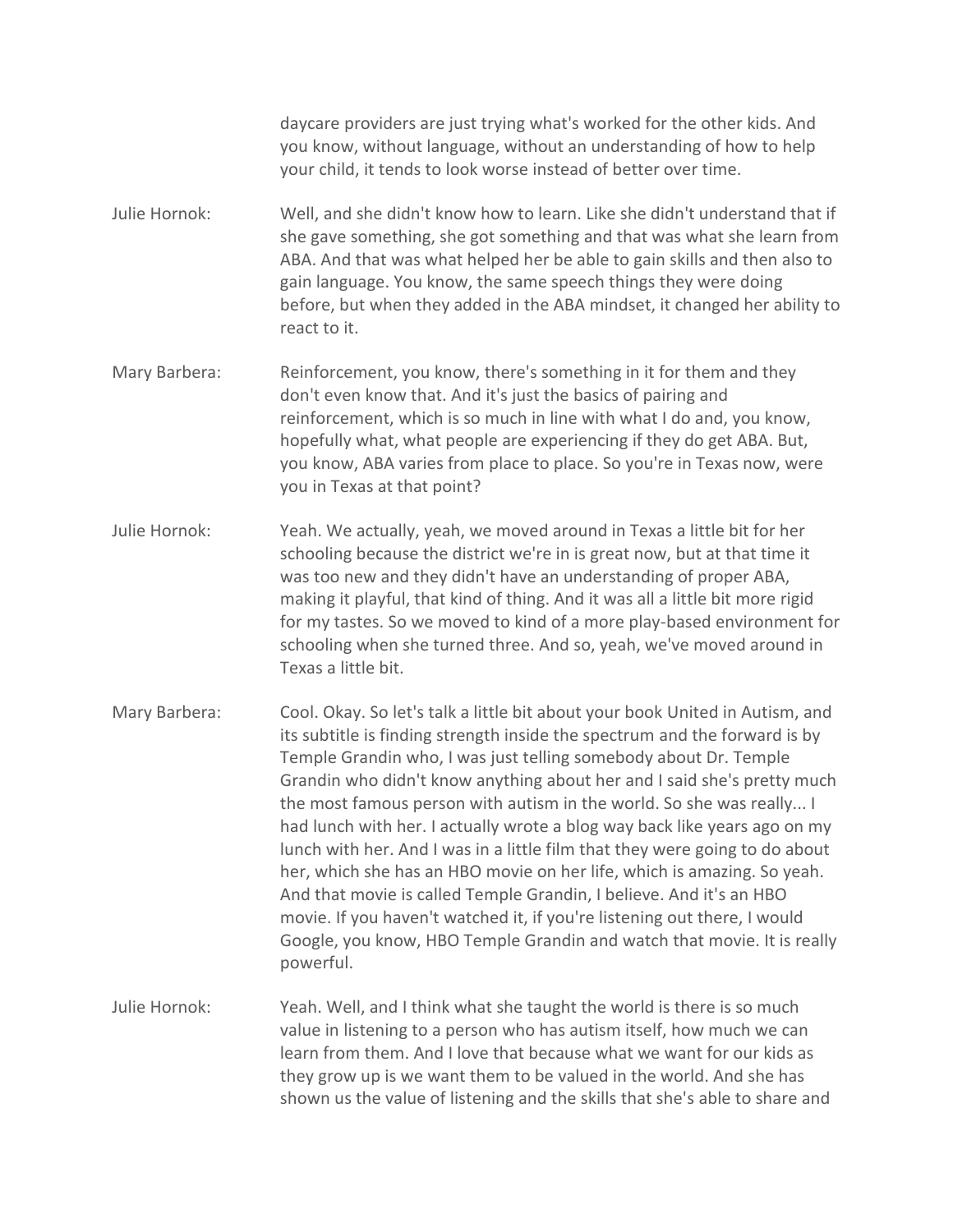how it feels has really changed my perspective, you know, for my daughter and millions of parents, how they look at their kids and how they understand our kids. So it's pretty incredible.

Mary Barbera: Yeah. And in her foreword for your book, she talks about how parents really just need to take action. And start coordinating a program and start engaging with their kids. And, and which is, you know, what you believe obviously what I believe I'm my online courses really just give parents the tools to help them make progress every single day. So that it's not like weeks or months where you're relying on other people who really aren't in the best position to help your child you are if you're a parent. So I love the foreword and I started reading the book. So the book is vignettes of different parents. And so why did you decide to write this book? First of all?

Julie Hornok: Okay. So basically when my daughter started progressing and she did progress, like it was never like one little thing we did, it was just stacking up all the progress, and it was slow progress over the years. But at one point, you know, whenever your kid is a little bit more severe, you've spent a whole lot of time trying to keep them safe and just trying to keep them from hurting themselves. So when that place was over for us, she started to understand danger and we could take her out in the real world and our lives became a little bit more normal. I wanted to just do something for the moms that were still there, that were still in the trenches, that were feeling that every day because that was the hardest thing for me is just being on 24/7 having that fight or flight all the time. You're exhausted emotionally, physically, financially, and you can't function. You just need a little break.

Julie Hornok: And so in the Dallas area, and we started doing, through a national organization, we started doing an event for moms of kids with autism just to emotionally support them. And this became like, I thought, oh, it's just going to be a little thing where we have like a break, you know? But after one, I realized it was bigger than that because the moms were meeting each other and they were becoming their lifelines. And they were becoming just their besties that could kind of take them through so they could emotionally function in this hard life together. You know, and you'll have to have someone with you. So then every year we started doing these events and as you're doing events, I always wanted to give away like the perfect book. Like something that would inspire them. That something that showed parents where their kids didn't necessarily get better and their kids didn't necessarily like have the most support or whatever, but they were still inspiring in the midst of it and helping others.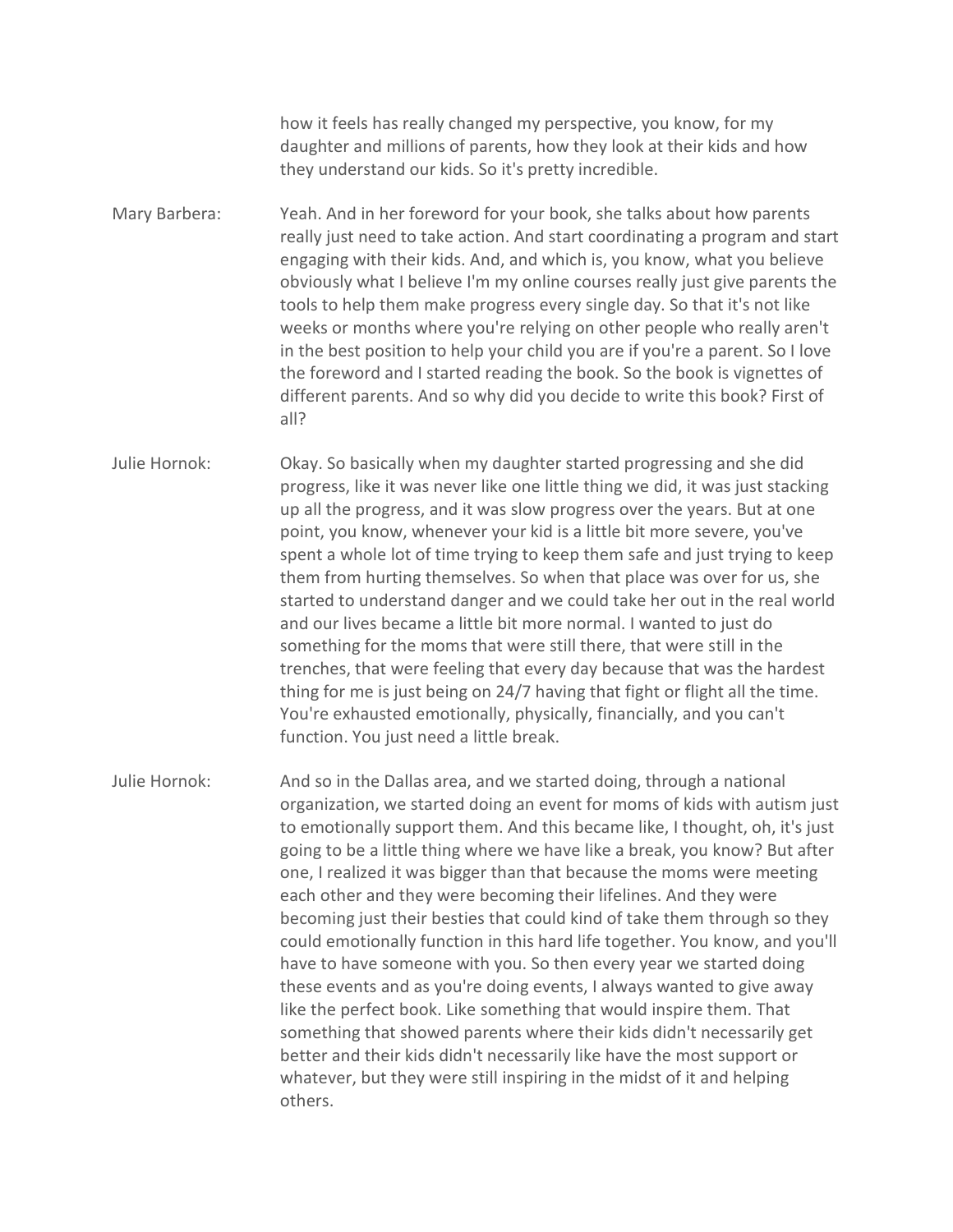- Julie Hornok: And so that was when I decided to do this book, because I was like, if I can't find it, I'm going to write it. So I began just through connections, trying to find different, real inspiring parents all over the world. And as I interviewed them and I did a lot of the interviews, lots of them face to face, and then others like through Skype, you know, or sometimes it was through Facebook even, you know, like the little live thing or the messenger thing you can do. And we talked and I heard their stories and then I wrote it, you know, I've put it into story format and every story is so great just both for parents and for providers because at the beginning it shares something like kind of crazy that goes on in our lives. You know, it's like the real stuff, the real autism.
- Julie Hornok: So sometimes it's hard stuff, sometimes it's funny stuff. And so it kind of really, I think for parents they can relate to it. They don't feel so alone. And then for the providers they can really see the real life behind closed doors view that we don't show in school or therapy or whatever. And then it kind of shares a little bit about their journey and then how they're helping the world now. And so my hope is that it would inspire parents when they're in the middle and in the trenches to kind of keep going to know that they can do it because all these other parents have.
- Mary Barbera: Yeah, that's great. So you also have continued to do these live events for... Is it for moms only?
- Julie Hornok: Yes. Moms only or female primary caretakers. So like you know, there's some grandparents, grandmas that have their kids permanently, like grandkids and it's for them, too.
- Mary Barbera: Okay. So what would happen if somebody came to a live event? There's a hundred women there? Is there a cap at one hundred?
- Julie Hornok: Yes. We usually keep it around a hundred depending on the funding and the situation. And you know, it's through my nonprofit now United in Autism and we have done, I will tell you, we have done everything I love.one of my favorite things is just really catering to the women where they're at in their, what is wonderful to them, you know what I'm saying? So we go to different places all over the United States and I always combine with a local charity because I want... For one, I want them to continue it after I leave the next year. And then also just to find out, I want to really get into the culture and figure out, okay, what are they into that would relax them the most, that would have the most fun.

Julie Hornok: But a typical event is usually an evening. And, well it is what we have gotten every time, all that we always get feedback and is they just want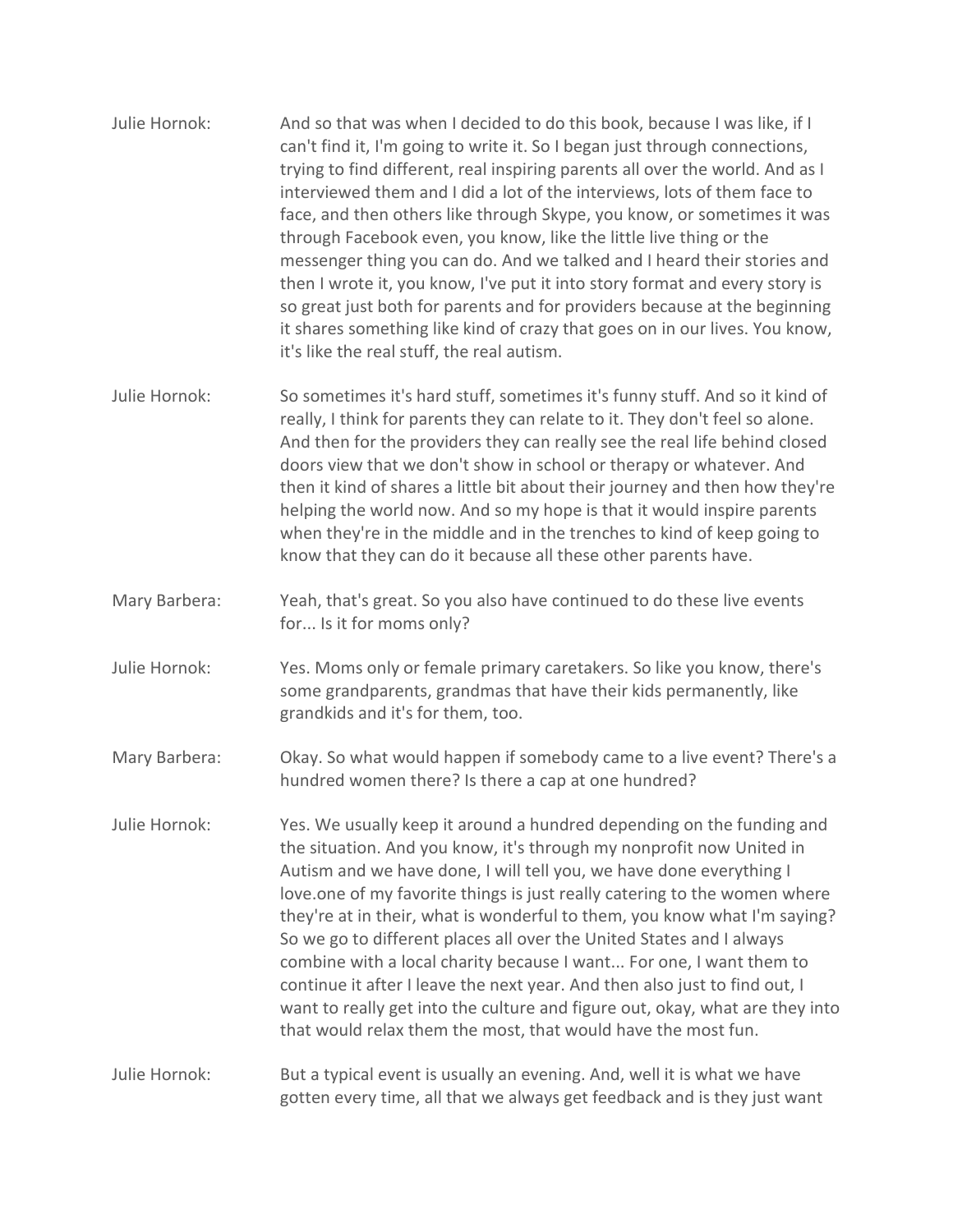to talk to other moms. Like they want to have the time and ability to go out without kids and connect because it reenergizes them. They meet people. So we try and do everything to make that environment so they can immediately drop their guard. And that is hard to do because we've had, you know, as autism moms, we all feel like we've been shunned in some way from friends or family or society. We've been hurt, you know, we have walls built pretty high and we don't always show that vulnerable side of us. And so this is, it's made to do that.

Julie Hornok: So it'll be an evening of like icebreaker games, talking, just really getting into sharing each other's stories and some talking about life outside of autism, you know, just connecting as women and we always have live music that kind of brings us back to a pre-autism time to kind of good, good memories. We have a whole lot like a bag of really fun stuff for them. It's like we just want to give and love to them. And this is like the only goal of it. You know, there's no sales, there's nothing is going to be asked of these women. They are going to show up, they're going to eat a fabulous meal that they didn't cook and they are going to drink drinks that they can't drink when their kids are around, you know, to relax and they're going to talk to other women. And then I usually speak and I share, I have just a billion funny stories from my daughter, so I share some of those. And then just, we talk about different things, how to cope with this life, how to get through it, how to let go the normal life and be okay and joyful in the midst of our own journey.

- Julie Hornok: And then we do a really beautiful thing at the end of every one of them, no matter what activities we do, we do a sisterhood circle at the end and it's really beautiful to look around and see the faces of just 99 other warrior moms. And it's, there's something just so inspirational about it. And we look around, we find out who the youngest mom is with the newest diagnosis. We find out who the oldest mom is and it's just, we know that, okay that woman's made it. I can make it, you know, and it's just really encouraging. And then we give gifts to everyone too cause it's fun to have free stuff, you know? So.
- Mary Barbera: And how are these events funded?

Julie Hornok: So funding is always a challenge and always welcomed on my website. We have the funding... It is, we are getting it from anywhere and everywhere we can. We love partnering with ABA companies, therapy companies because I like to partner with companies that believe in giving back to the community as well. I mean it's just the heart of that is beautiful in recognizing that one of the biggest pieces, everybody's trying to put the puzzle, the kid together. But one of the biggest emit most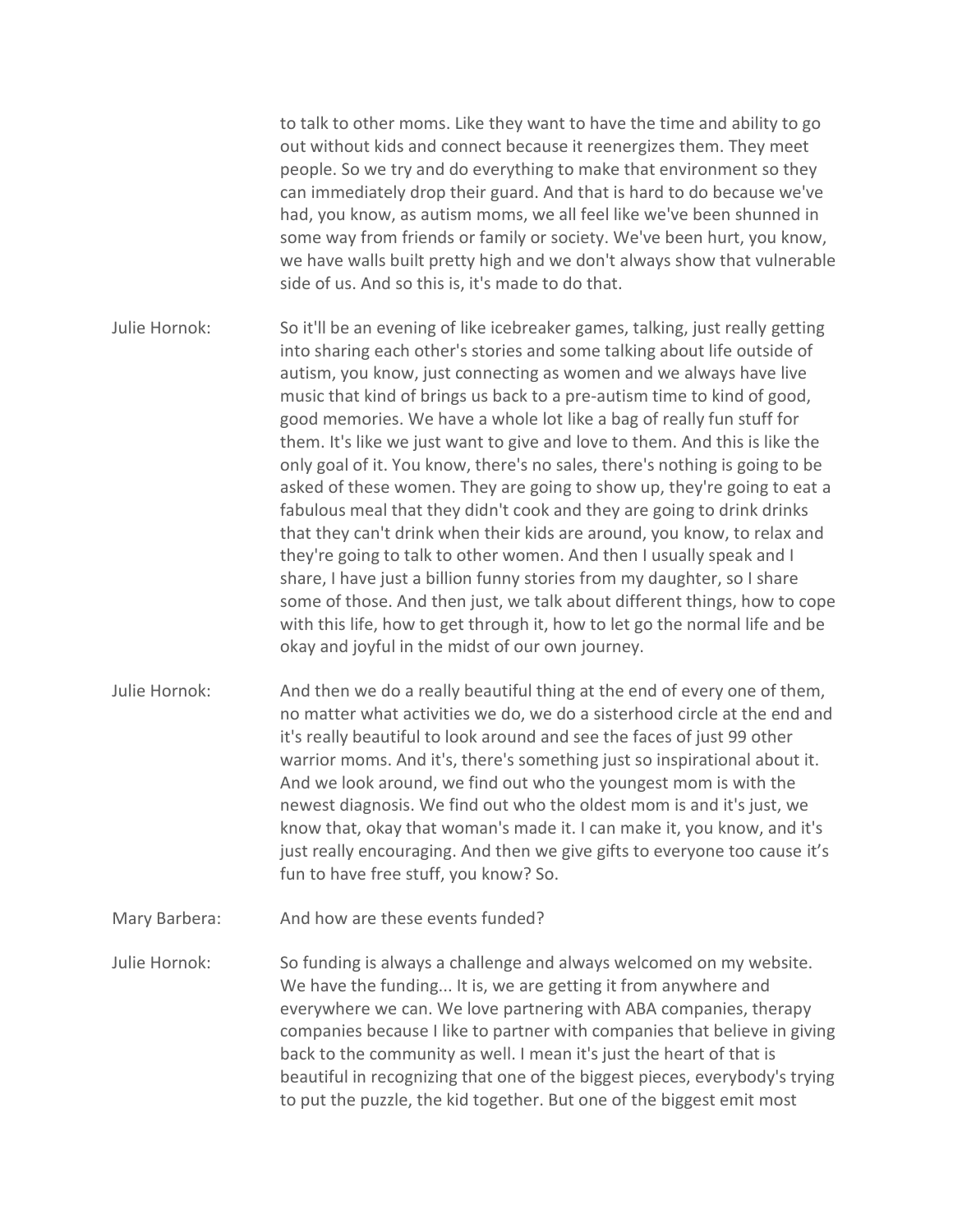missed pieces is that the parents, specifically the primary cater caretaker, which is usually the mom. She has to have the emotionally healthy and strong to be able to continue. Or she's going to burn out. So you hit like seven, eight, nine and that we're starting to get burnt out. And if our emotional health is good and we have taken time for ourselves, then we're going to be able to even continue in that therapy longer with our kids, side by side with the kids.

- Julie Hornok: So we love partnering with therapy companies. We seek grants, we take donations from the general public, you know, and pretty much anywhere and everywhere we can get the funding, we do it. So it's just, it's all about 100% of it is going right back to the events. There is no, I mean we're all volunteers on the board and all volunteer our time. Nobody, you know, nobody makes any money at all, goes to the women. And that's one of my goals also is just I want to give back, you know, in that way.
- Mary Barbera: That's great. So you had told me that your daughter is actually fully conversational and doing really well and going to learn to drive soon. And does she know she has autism? She talks about that. And can you tell us what she's like now?
- Julie Hornok: Yeah. So she did start to like, she got language pretty, pretty soon, pretty quickly, you know, like within, you know, by the time she was three, she had some decent language. By the time she has had four, she had a lot of words. And then we worked on using it conversationally and that was an enormous piece because I felt like what was always missing is I just want that relationship back with her. And you know, it seemed like there was a disconnect. And so that relationship started happening and you know, we could have like a one second conversation and then it was two seconds. And so eventually she just became fully engaged again. And she very much, she's almost 17, she very much still has autism, like you see it every day, but she's functioning in this world with autism. So she goes to a learning differences school, but it's very much a mainstream situation. And she is the captain of her cheer squad. She is on the volleyball team. She's in all kinds of leadership positions at school. She's on the honor roll, honor society. You know, she's really doing fabulous in the midst of it and the strides she's made are really beautiful and you know, our kids are capable of this... You know, they're capable and it's all about just taking those little steps of progress and never giving up and continuing.
- Julie Hornok: Like one of the most important things I think is to be consistent across the board; consistent through school therapy and home. And where 100% of her time is a therapy environment, especially when she was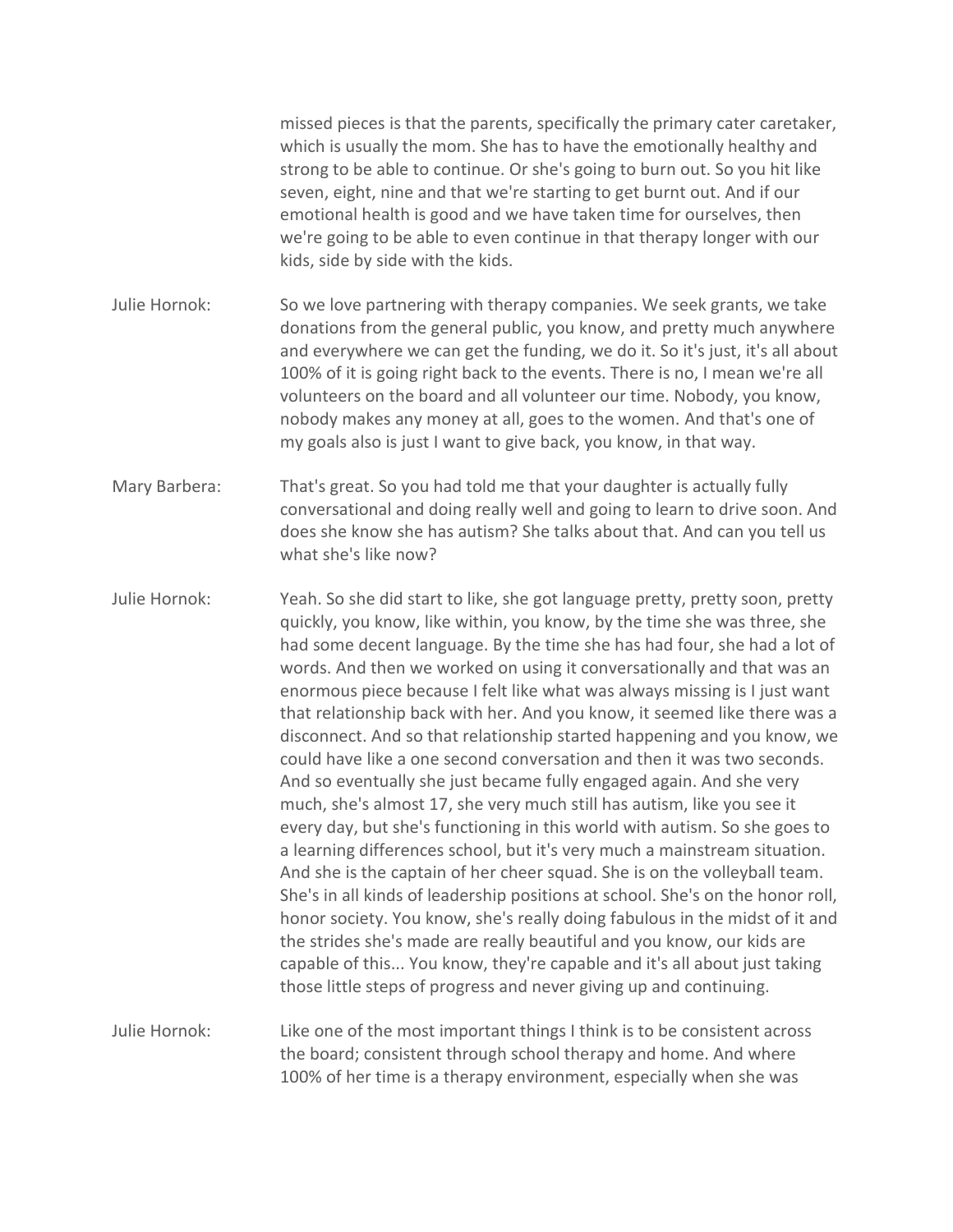younger, you know, and whether that, you know, it all has to be thought through and very much together.

Mary Barbera: Right. When people say to me, well, how much ABA does my child need? And it's like, well, it really is great if everything that happens during all of their waking hours is thought out ABA-based, you know, so that the right behaviors are getting reinforced constantly and naturally so that it's not therapy in the bathtub, but you're still using the principles of behavior and reinforcement and all those kinds of things so that every activity, whether it's bath time, going to the grocery store, going to the playground, is successful.

Julie Hornok: Right. Well, and honestly, I mean, it's made me a better parent for my other kids. Like I have two boys also. And if I'm consistent with them, consistent parenting in general is a fabulous thing. So they know their boundaries, they know what they can and can't do. They know what they're going to be rewarded for. And you know, it's helped, it's helped across the board. So I feel like I think they're turning out okay. You know?

Mary Barbera: Yeah. I wasn't a behavior analyst until my kids were, you know, seven and eight. So, or around that age. So, yeah, if I had another baby, which is, you know, obviously out of the question at this point, but you know, I would be a much different parent just knowing what I know. But you know, whether you're a behavior analyst or just have been raising a child with autism and you're feeling like you're applying all these techniques, not naturally, not, it's not like you don't have to think about it. Everything is done so that the right behaviors get reinforced. And I did a blog and my thought is that I want each child to, so I have a typically developing son too who's in college. So I want both my sons and all of my clients and all the people I meet for their kids to be as safe as possible, which you brought up, as independent as possible, and as happy as possible. And I want each child to reach their fullest potential. So whether your child is still not talking or having major problem behaviors or whether they're like your daughter who is doing, you know really well, you still, you always want them to do a little bit better and be a little safer, a little more independent, and hopefully continue being happy. And that's really I think important. I feel like the more we talk the on the same page we are.

Julie Hornok: Well I mean yeah, I think the safety of course it's always going to be number one. And I think one of the biggest mistakes I made as a young mom was that I wanted to fix my daughter. I literally had in mind in two years I wanted to be back to my normal life. And that thing is there was nothing to fix. There was only what you said to better and to help her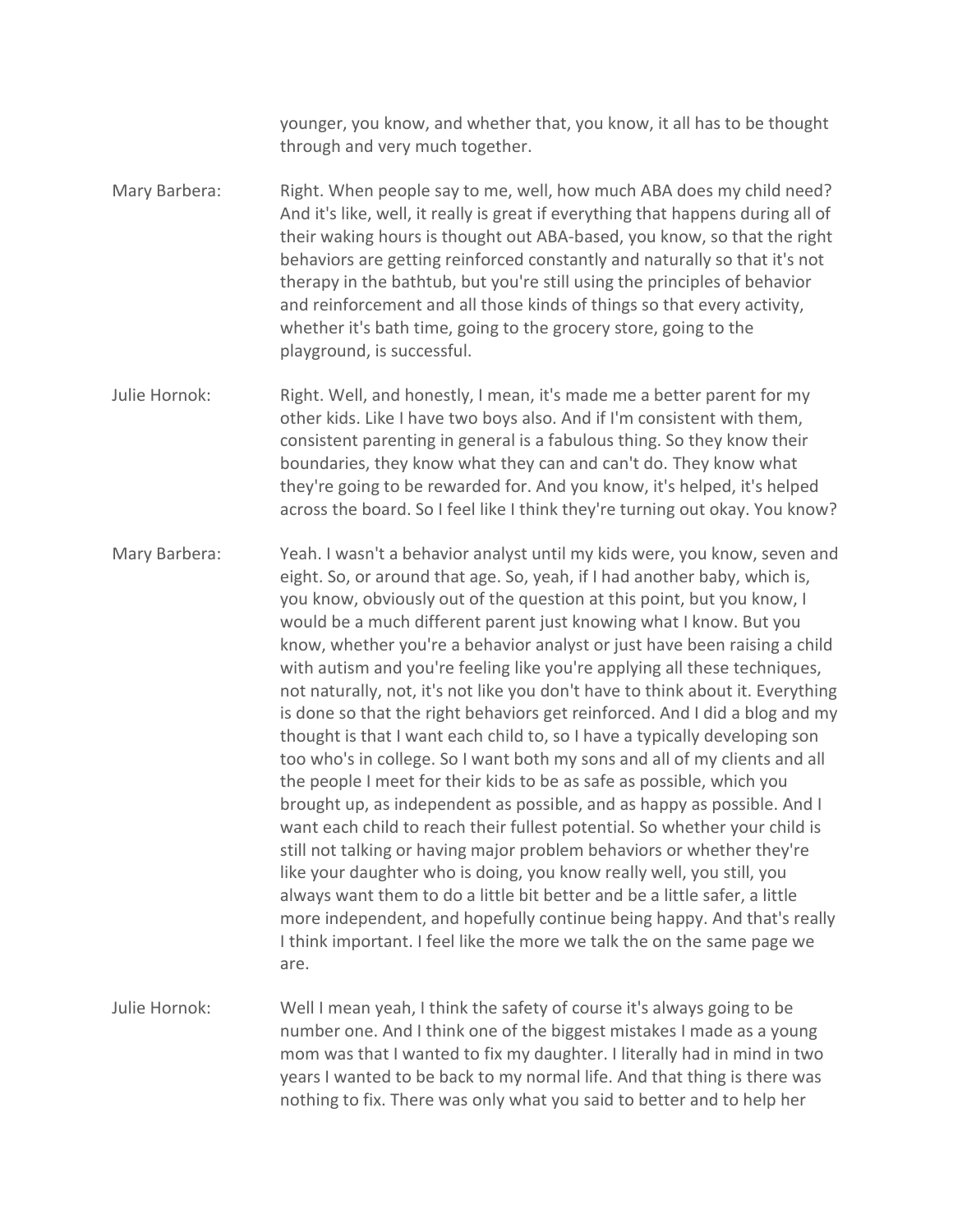reach her full potential. She is gonna have autism and be beautifully engaged in the world and able and, but we're never gonna change that autism piece. You know what I'm saying? Like it's there and it's not going anywhere. And not only that, by me having the I need to fix you, that's not good for her self-esteem or for her ability at growing up to know that I'm trying to fix her, you know, I'm loving her as she is while applying different techniques and skills to make her the most capable and the safest and exactly what you said and the happiest. And all of the things I have done have been working towards her happiness and her future.

Julie Hornok: You know, you actually, I wanted to go back to something you mentioned: does she know she has autism? And I, this is something actually I'm working on a book right now where she's doing this with me. And this was probably the one that, one of the hardest things for us. So when she became about 10 or 11, she would say things to me and this is, parents always want to ask, you know, when's the right time to tell them? And I'm like, well, when they're asking, you know, like don't tell them anything they don't need to know in that area, you know, cause you don't want to make them feel bad about themselves. So she started saying, I'm different, my brain is different. I'm not like the other kids in my class. That kind of language.

Julie Hornok: And so at that point then I decided to go ahead and tell her, okay, you have autism. But we didn't just say you have autism. You know, I made her a book and it said, okay, this is what autism is and this is why you've had all this therapy. But you know, because of autism, there's going to be a few things that are harder. And we listed them out, and then a few things that are easier. And we listed those out and then we went through all the things that are the same. You can still get married, you can still have a job, you can still go to college, you can still do all of these things. And then I had a whole section of the book that said family members and friends, shared stories of how she's enhanced their life. Because she has autism she's changed them. And it's just a really beautiful and hard thing.

Julie Hornok: But she went through her own grieving period. It was a whole year where she went through the exact grieving period herself. And I think that's something we don't think of as parents and maybe as providers and that I'm sad, my life doesn't look the same, you know, but she has to come into contact and realize who she is. And she kept saying, I don't want to have a disability. I don't want to have autism, you know? And she had to deal with it herself. And I think sometimes we don't think about that perspective of it. It's really hard on them to not be like everyone else.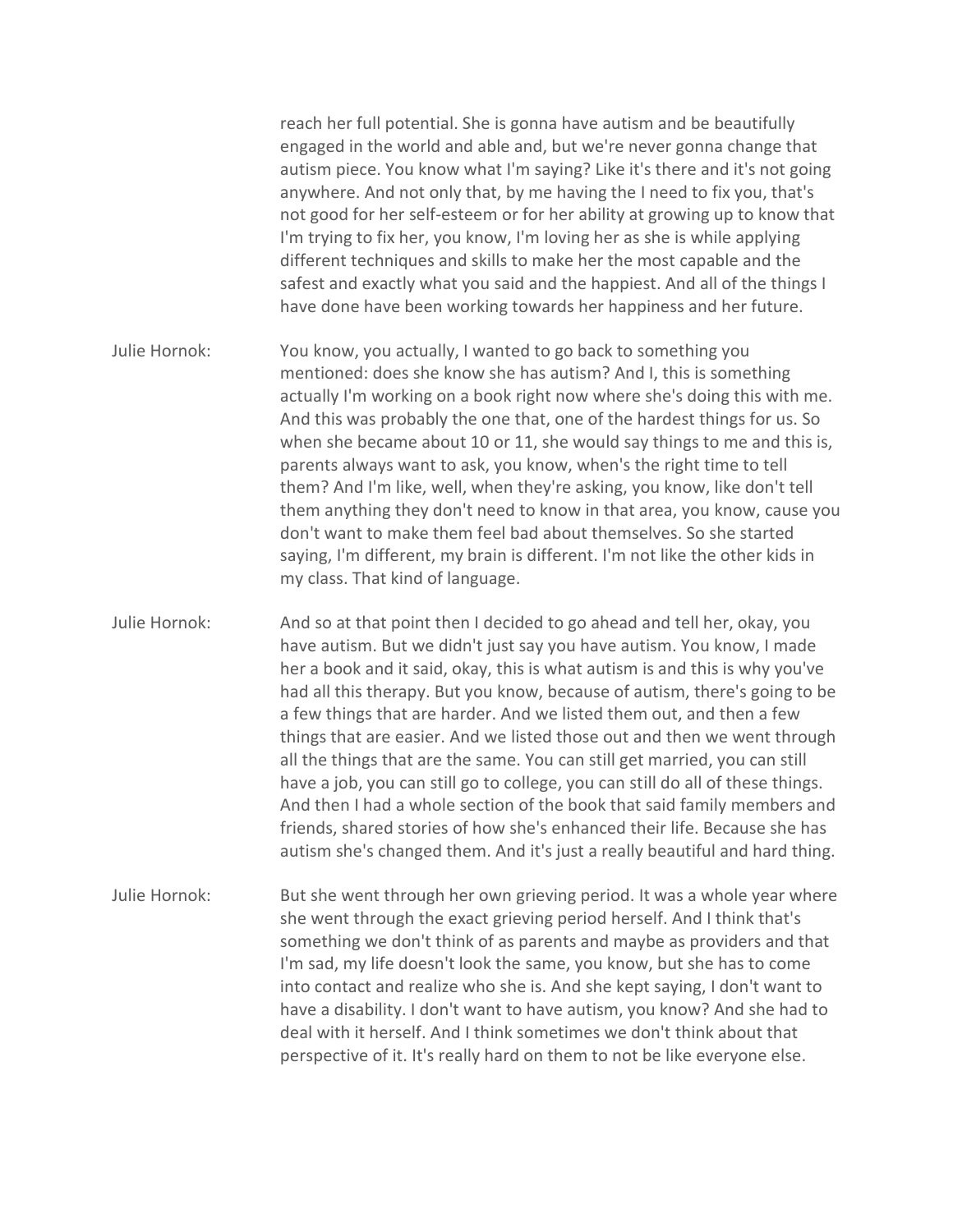- Mary Barbera: Yeah. I think that's excellent. And I think there's a lot of people out there that really are struggling with kids that are higher language, higher functioning that, you know, when do you tell them? How do you discuss it when, you know, so I think that's excellent. I think that book will be just amazing. So, yeah. So maybe we can have you back on when that book comes out because I think it is a big need. I'm not the expert on that at all because Lucas remains impaired with moderate to severe autism and he doesn't understand that kind of, you know, he doesn't understand autism. He doesn't understand, you know, those sorts of things. So with my family it is different. But yeah, I was really very focused when Lucas was little. And I talk about this in some of the previous podcasts, I was really focused on recovery from autism and making it all better.
- Mary Barbera: And I pictured like a recovery party in a very black and white, you know, he's going to get better. And then I'm going to go back to a normal life. And what I've learned over the past 20 years in the autism world is there is no such thing as Joe Normal. Even with my typically developing son, and my friends kids, and my typical and non-typical, you know, there is no such thing as a completely normal life or a completely normal kid or a completely normal adult is like we all have our strengths and needs, we all have our issues, whether that be physical or mental health and you know, anything can change at any minute. You could fall down the steps and be completely different person. So everything is relative. And that's why I think my overall philosophy, which sounds very in line with yours is like we just want everybody to reach their fullest potential.
- Julie Hornok: Yeah, well and recognize, just recognizing that everything you go through that's difficult has the ability to make you a stronger, better, more capable person. And so that's kind of the approach I take with her, too. Like she had a big thing going on this morning with cheer and it was a big problem and she had to lead it. I'm like, Lizzie, this is an opportunity to become a better leader. And so you have to, if you think of it and realize that everything has a purpose, then you're much better off because you're overcoming as you go and you don't sit and wallow in it, you know? And it's not that you don't feel it because things are hard and I don't ever want to gloss over that. I don't. But the fact that you sit and you feel it, and it's the same for the parents and for the kids if we take that approach, you know?
- Mary Barbera: Yeah. That's awesome. So some of my listeners, probably half of my listeners are professionals out there. So I think you've given them a lot of great information about the diagnosis and you know, your stance as a parent. But do you have any other additional advice for parent and professional collaboration? Some good examples, some, you know,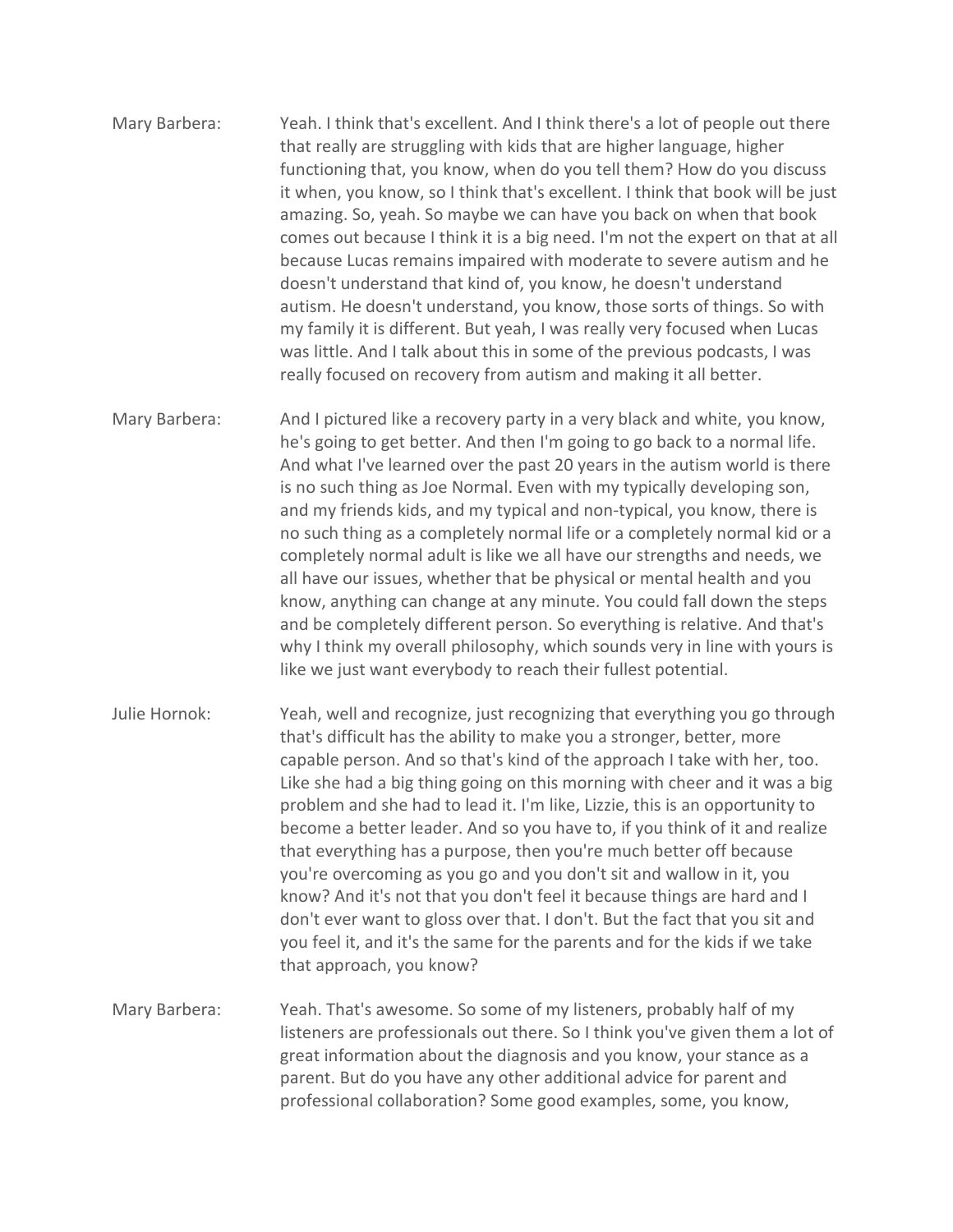maybe areas where people are struggling, where you've seen them in their live events or through your interviews?

Julie Hornok: What, I mean, what I've seen is mostly with the parents and this is something that is going to be impossible to explain. So I'm going to ask every professional just to, when you approach a mom and she's crazy, because I'm telling you, we're crazy. We know that, I know it, you know, but the emotional load... Until you've lived and walked through it, it is so impossible to explain the emotional load on parents. And it is so incredibly overwhelming that it makes us a little nuts at times. And you know, there is not one professional I've worked with and that I don't value that I haven't gone crazy on, you know, because it's like I know they're the one that can help me.

Julie Hornok: So just taking in your interactions with your parents, just really taking a step back and using that empathy in that, okay. It is a lot harder than you can even dream unless you've been a mom or a dad and then you know it. But if not, it's going to be so much more impossible. And so we're overloaded. Our brains just can't always handle more because the emotional stress is so incredible. So the parents, the people that I see that work best with the parents, their kids are also doing the best, you know what I'm saying? Because they're reaching them at a level of, I don't understand this completely, but I want to support you. You know, and I want to do the best for your kid. And just sometimes you just kind of have to swallow the, if their anger is coming towards you, even though it's for no reason to be towards you, you're the one trying to help them, you know? So just really understanding where they're coming from in that headspace because it's, it's a really complicated, really overwhelming place. And plus we don't sleep. And so you have to remember that. That makes you crazy too.

Mary Barbera: Definitely. Definitely. Okay. So part of my goals for my podcast is not only to help the kids, but for parents and professionals to be less stressed and lead happier lives. And it seems like our whole conversation has been, that's your mission. You really want parents and professionals to be less stressed and lead happier lives. Do you have any self-care tips or stressrelieving things or things that you've seen, you know, portrayed in other people that we can give that advice?

Julie Hornok: Yeah, I mean I think anything that you do self-care-wise has to be within the normal flow of your day, or you're not going to do it. So every person take a look at your day, whether you can carve time out or whether you can just add something in. So like what I tell parents a lot, you know the moms that are home is when your child takes that five minute nap or 10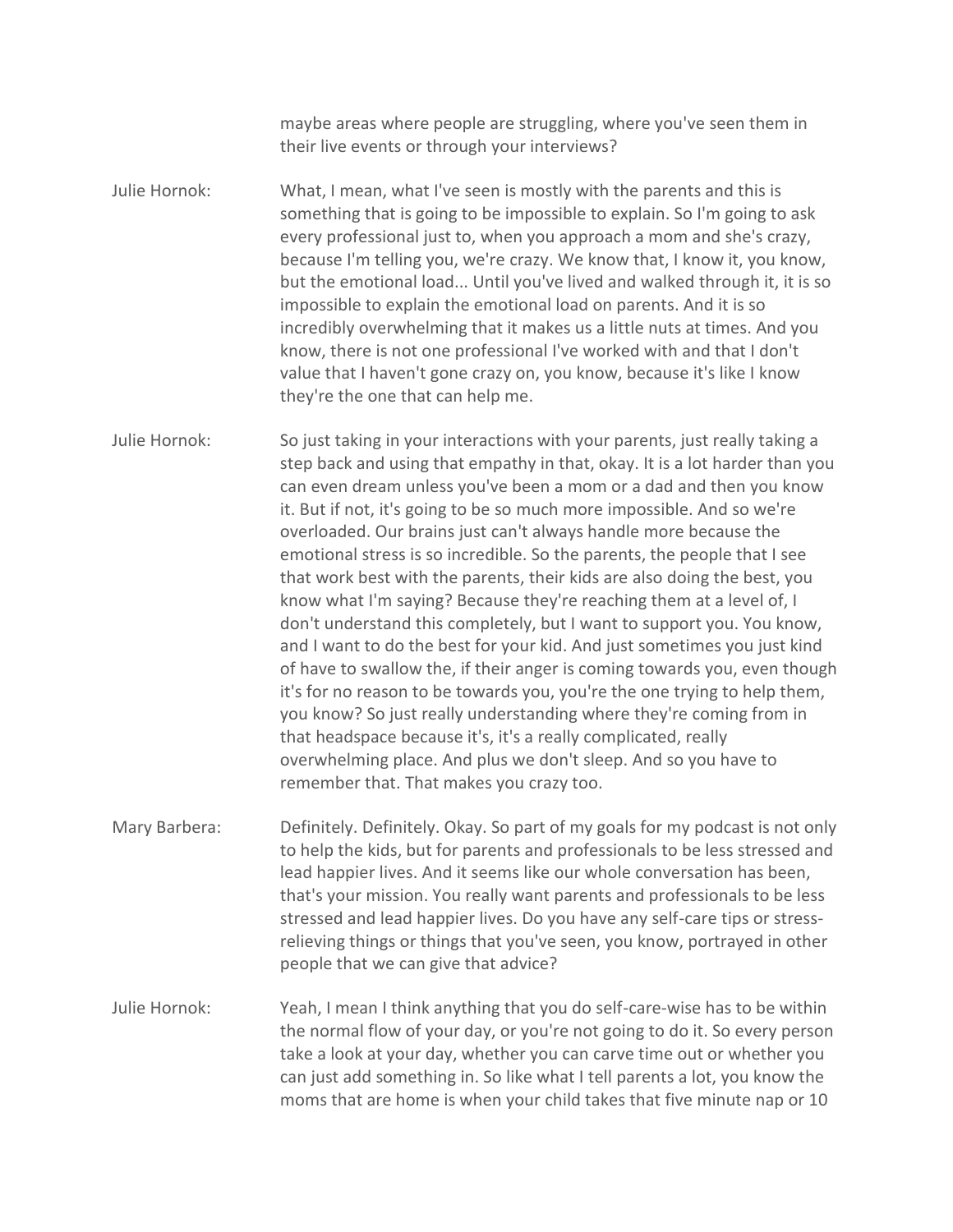minute nap or whatever is, don't clean the house. Like do not do anything productive. Take time, watch a mindless TV show, flip through magazine, flip through Facebook, you know, take a bath, do something like that that's in your day that you can fit in regularly. But I would say after interviewing all the families around the world and lots of them are in extremely dire situations... If you want to be happier in life, you have to be giving back. So doing some act of service, and it doesn't have to be special needs or autism related, but doing some act of kindness towards other people enhances your life and is actually self-care. And we don't always think of it because you think of it as giving something more, but it's actually self-care when you're showing kindness and love to others because it makes you happier and it increases all the, you know, all the good chemicals that you want increased in your body.

Mary Barbera: Yeah. That's excellent advice and advice that is kind of counter-intuitive, but yeah, that's really good advice. I think early on, you know, I'd go to autism conferences to learn more, to sleep in my own bed without interruption and really to meet other, other autism moms and you know, some of which are still really close friends of mine. So I love your whole mission of, you know, really get giving support to moms. Especially because like you said, they are the, usually the primary caregiver. And I've done a video blog where, you know, a legit study has measured saliva and they've found that autism moms have the stress levels, the fight or flight reaction, typical as much as combat soldiers.

Mary Barbera: And even though your daughter is a much higher level than Lucas, I do think that, you know, he doesn't have the safety awareness that your daughter has, but he has, he has a safety awareness to a point. And we also have a lot of services for him to keep him safe. But if I didn't have that,, so it's like in your situation you were able to teach your daughter safety awareness to bring down, to get rid of your fight or flight. For me it was more of the, you know, the door chimes or the locks or the... and the people to watch him so that I didn't have to be on like 24/7. So I think those are just two examples that you don't have to just go like, well, like my child's not high functioning enough so I'm going to have to live like this for the rest of my life, because I don't feel like I'm stressed out and fight or flight, you know, anymore. And I probably didn't after, I don't know, the age of 10 I probably calmed down quite a bit.

Julie Hornok: I think we recognize as parents, we have to recognize regardless of what functioning or which that's a whole other thing but, but functioning, our kids are, we have to recognize that okay, autism is forever, this is lifelong. I need to slow down a little bit. I need to actually love my kid in the moment and appreciate them for how hard they are trying and what they